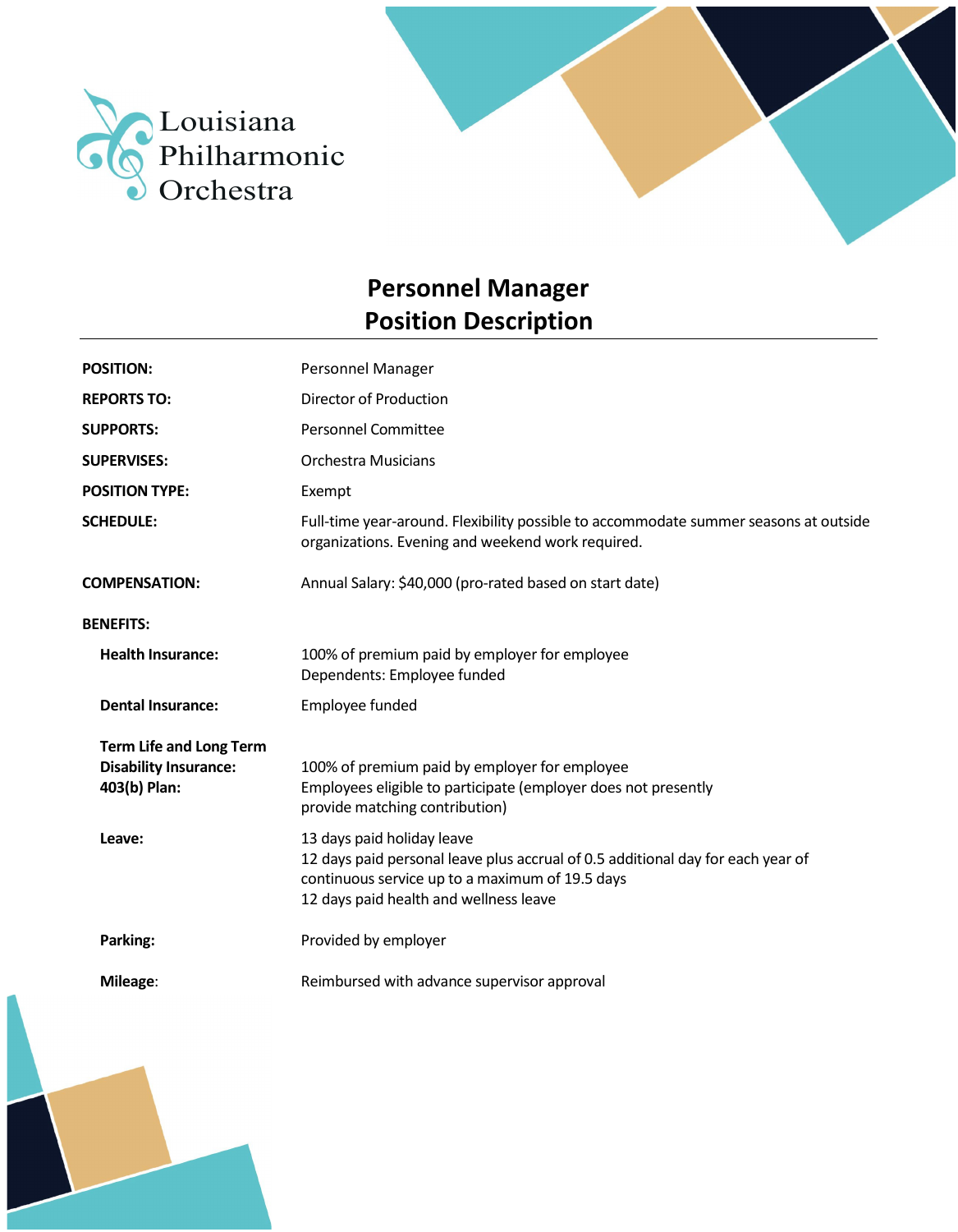**Position Summary:** The Personnel Manager (PM) is responsible for the human resources management of the orchestral musicians of the Louisiana Philharmonic Orchestra (LPO). As such, the PM administers and enforces the LPO's Operating Rules & Procedures and AFM Collective Bargaining Agreement. The PM also sees that the LPO adheres to any additional union contracts, electronic media and recording contracts, and other related contracts. The PM's most important obligation is to ensure compliance fairly and impartially with the aforementioned documents, even in the face of differing opinions voiced by individual musicians or members of the administration.

As the only full-time musician-governed and collaboratively operated orchestra in the United States, the LPO's unique structure fosters a close relationship between the musicians, artistic and administrative staff, Music Director, and other constituents. The PM nurtures positive relationships with these groups, creating a workplace environment conducive to the highest quality musicianship.

## **Duties and Responsibilities:**

- Oversee the processes set forth in the LPO Operating Rules related to auditions, contracts, tenure, leave requests, discipline for full-time musicians, and contracting for substitute and extra musicians.
- Serve as a liaison between the orchestra musicians, Music Director, other conductors, and the administrative staff for all personnel activities, facilitating the open exchange of information between all parties, as appropriate and within the limits of confidentiality.
- Attend orchestra services; monitor compliance with union contract and Operating Rules; keep official time clock and take attendance at orchestra services, including recordings and photograph sessions.
- Assure compliance with the LPO's Operating Rules & Procedures and AFM Collective Bargaining Agreement regarding personnel issues and resolve conflicts and personnel matters, including working with LPO Personnel Committee and managing grievances and variance requests.
- Serve as administrative supervisor to LPO musicians; initiate first-step disciplinary procedures with individual members of the orchestra when required.
- Provide administrative support to and serve as a non-voting member of the LPO Personnel Committee.
- Coordinate musician appointments and substitute/extra lists with Music Director and section principals, and create a musician roster for each concert, hiring substitute and extra musicians as needed. Arrange travel and housing as needed for substitute and extra musicians.
- Maintain and file all personnel records of the LPO musicians. Maintain all records of leave, personal days, sick dates, and other absences. Collect all required state and federal forms from new employees.
- Maintain Orchestra Service Calendar and send updates via email to LPO musicians and administrative staff.
- Coordinate all aspects of auditions and report the results to the LPO administrative staff and orchestra.
- Produce timely and accurate weekly orchestra payrolls, enter weekly payroll data into the online (Paycom) system for musicians and LPO staff, and verify the accuracy of the payroll journal prior to authorizing the weekly direct deposit. Produce all weekly reports and monthly reports, including Project reports and Pension/Dues reports.
- Ensure statutory compliance with all workplace and hiring regulations of the US Dept. of Labor, LA Dept. of Labor and OSHA.

## **Position Requirements:**

- Bachelor's Degree required, emphasis in music strongly preferred. Will substitute degree for relevant professional experience. Professional orchestra performance experience preferred.
- Minimum of two years of arts management experience, or equivalent experience in a related field.